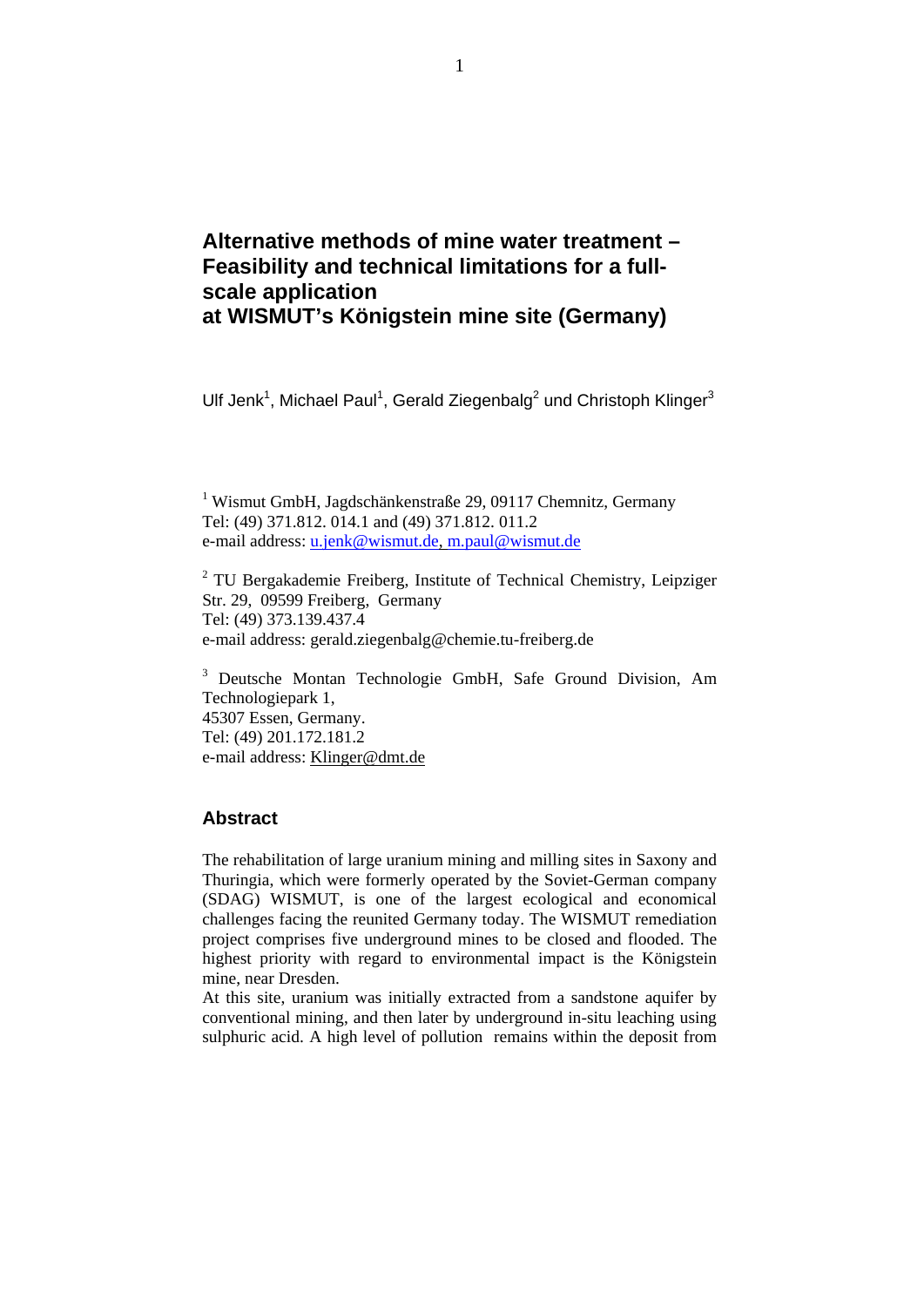the leaching operation. The mine water contains high concentrations of uranium, radium, acid, sulphate, iron, aluminium and various heavy metals.

Controlled flooding of the mine began in January 2001. Excess mine water is pumped from the mine and treated in a conventional treatment plant. In order to reduce the long term costs of conventional water treatment, alternative in-situ technologies have been developed since the early 1990s. Two main strategies have been developed for a full-scale application: direct source immobilisation and reduction of contaminant concentrations in the mine water using reactive materials deposited in open mine cavities (reactive barrier)

The immobilisation technology, which is based on the injection of water supersaturated in barite into former leaching blocks, is now used in the southern part of the mine as part of the closure plan. On the other hand, the construction of a reactive barrier in open drifts proved not to be feasible due to problems with air ventilation and mine safety.

Finally, the paper summarizes costs and benefits as well as limitations of the alternative methods.

## **1 Introduction**

In 1947, the Soviet occupation forces in Germany established the state-run company (SAG) WISMUT. After 1954, the new bi-national Soviet-German company (SDAG) WISMUT continued uranium mining. The company's sole aim was the exploitation of German uranium deposits for the Soviet nuclear programme. During the early years, uranium mining was in complete disregard for the environmental concerns of the densely populated areas, and caused the destructive exploitation of resources. In 1990, the year of German reunification, more than 40 years of intensive uranium mining came to an end, after having produced a total of 231.000 tonnes of uranium in Saxony and Thuringia. In global terms, this ranks Wismut as number three in post-war uranium production, after the USA and Canada. In 1991, the Soviet Union disclaimed its shares under the terms of a state treaty. Under the provisions of the Wismut Act, the former SDAG Wismut was legally transformed into a company under German corporate law (Wismut GmbH). The sole shareholder became the Federal Republic of Germany, represented by the Federal Ministry of Economics and Technology. Mining operations were reorganised to form the nucleus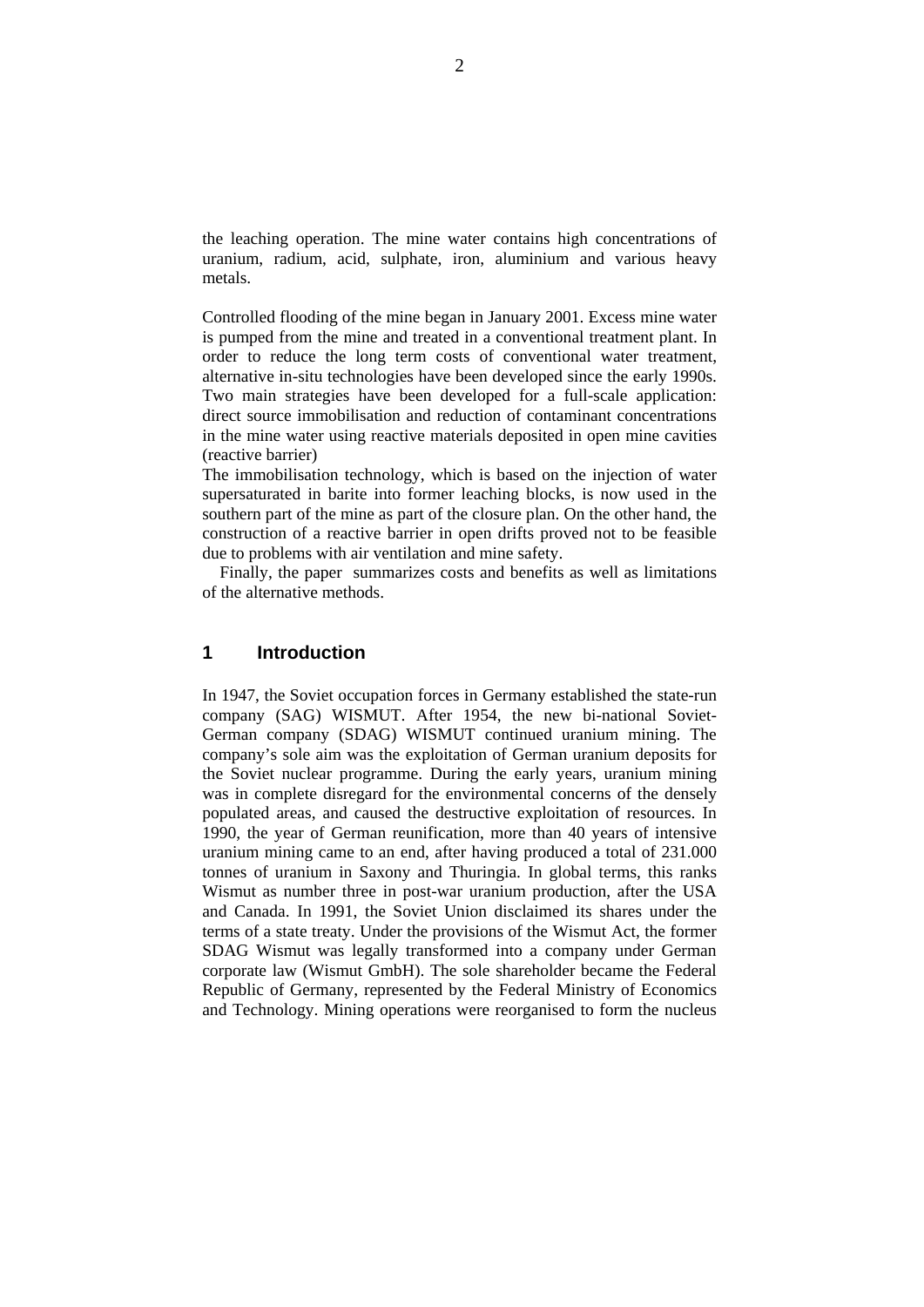of an environmental restoration company to rehabilitate the impacted areas for the benefit of the local population.

Rehabilitating large radioactively contaminated sites formerly operated by Wismut in Saxony and Thuringia is one of the largest ecological and economic challenges in Germany today. The corporate purpose of Wismut GmbH is to decommission its former uranium mining and milling facilities and to rehabilitate the devastated land for future reuse. This involves a surface area of about 3.700 hectares; of this, more than 2.300 hectares are occupied by waste rock piles and tailings facilities. This tremendous operation is funded by the federal government, which has earmarked a total of 6.2 billion  $\epsilon$  to conduct an environmentally and economically sound rehabilitation.

The overall project includes abandonment and flooding of underground mines, relocation and covering of waste rock piles, dewatering and geomechanical stabilisation of tailings ponds, dismantling and demolition of structures and buildings, and site clearance and rehabilitation (Federal Ministry of Economics and Technology 2000).

# **2 Flooding of the Königstein Mine**

Within the WISMUT remediation program, the remediation of the Königstein mine near Dresden is a very unique case. The mine is situated in an ecologically sensitive and highly populated area (Fig.1). Conventional mining started in the sixties and approximately 19,000 t of uranium were produced overall.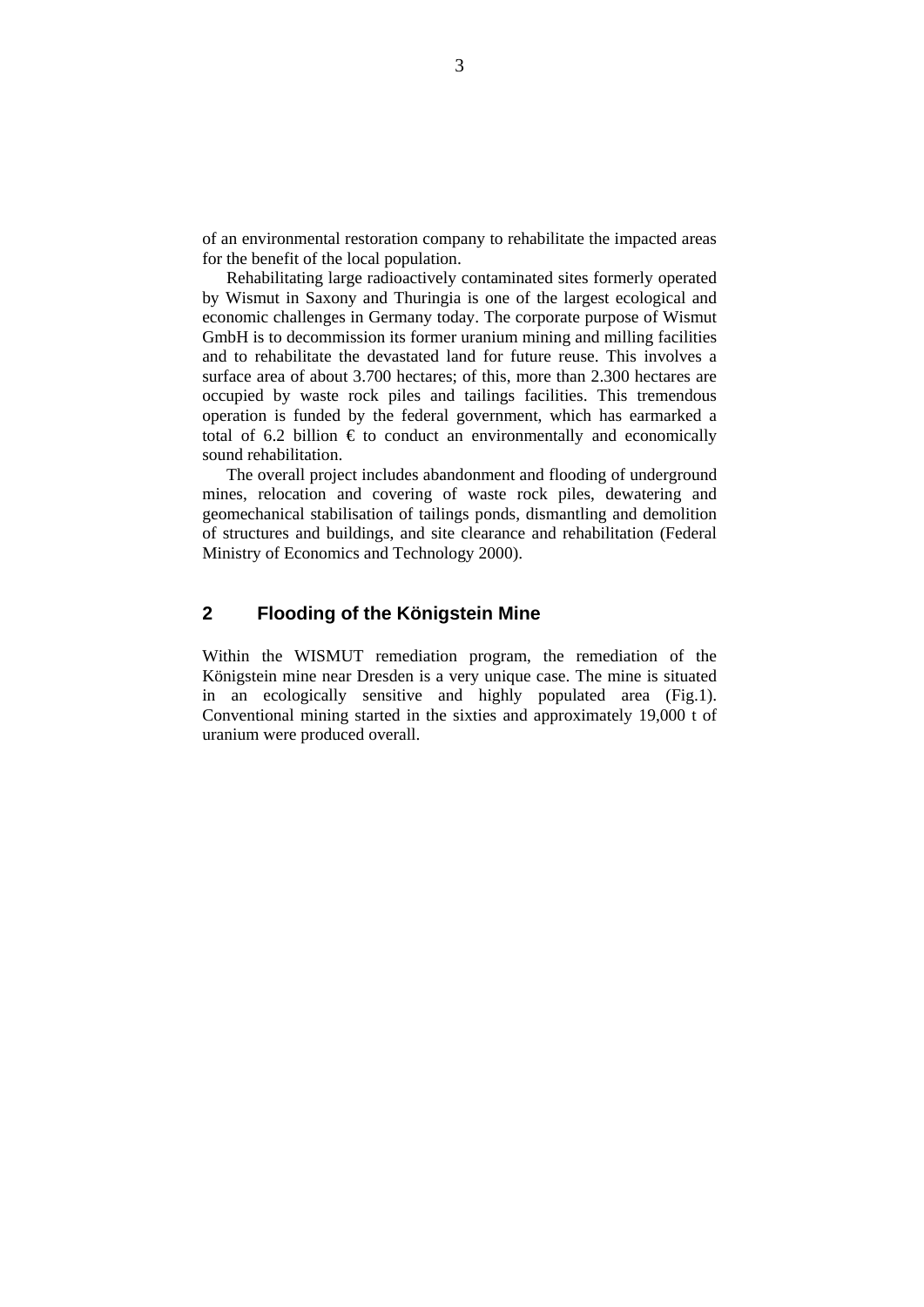

**Fig. 1.** Location of the Königstein mine

The ore body is located in the 4th sandstone aquifer, the deepest of four hydraulically isolated aquifers in a Cretaceous basin. Between the  $3<sup>rd</sup>$  and 4th aquifer, a 10 to 30 m thick aquitard is located, which is perforated by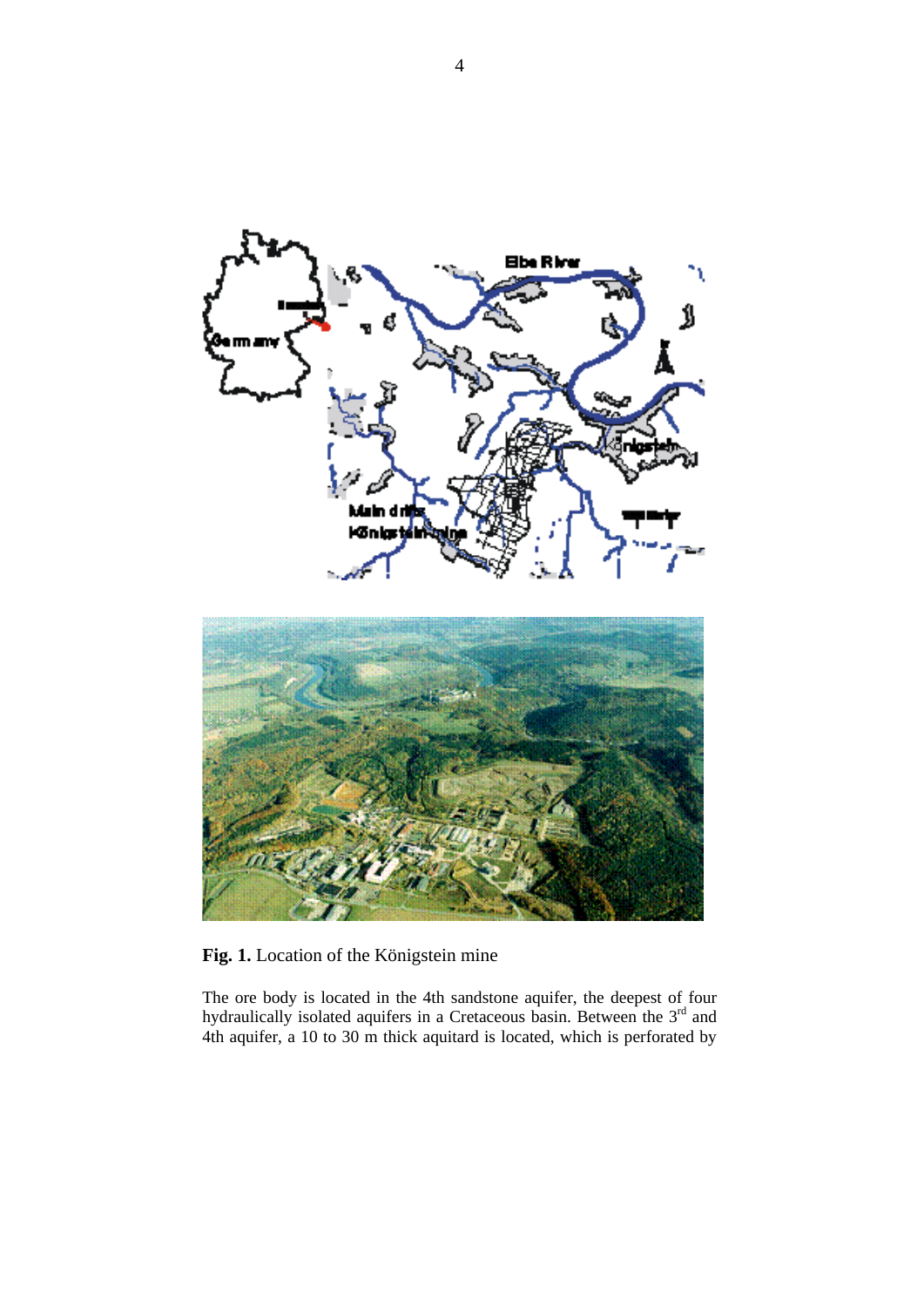natural faults and technical connections due to mining activities. The 3rd aquifer is an important water reservoir for the Dresden region and is environmentally and economically very significant.

The uranium was extracted from the 4th sandstone aquifer initially using conventional mining methods, but later an underground in situ leaching method using sulphuric acid was implemented. The in situ leaching was performed on sandstone blocks with volumes of 100,000 to 1,000,000 m<sup>3</sup>. 104 blocks were leached with solutions of 2 to 3  $g/I$  H<sub>2</sub>SO<sub>4</sub>. During the in situ leaching period, about 130,000 t of sulphuric acid were applied within the deposit. Additionally, an unknown amount of sulphuric acid produced by pyrite oxidation was released within the mine. Especially due to the reactions of the oxidizing sulphuric acid, the geochemical nature of the deposit was substantially changed, with a high level of pollution remaining within the deposit, mainly sulphate, heavy metals and natural radionuclides.

Final mine remediation can only be achieved by flooding the mine. The development of the flooding concept was based on a huge number of scientific and engineering studies, including a full scale flooding experiment over a period of 8 years within a representative section of the mine (Schreyer 1996). In the case of uncontrolled flooding (a walk-away option) it was expected that highly polluted groundwater would rise up into the overlying aquifer through natural or technical hydraulic connections. This scenario has to be prevented because the overlying aquifer is a major drinking water resource. Instead of uncontrolled flooding, the water will be collected down-gradient of the deepest part of the mine. The flooding water collected in this control drift system can be treated and discharged to the Elbe river (Fig. 2).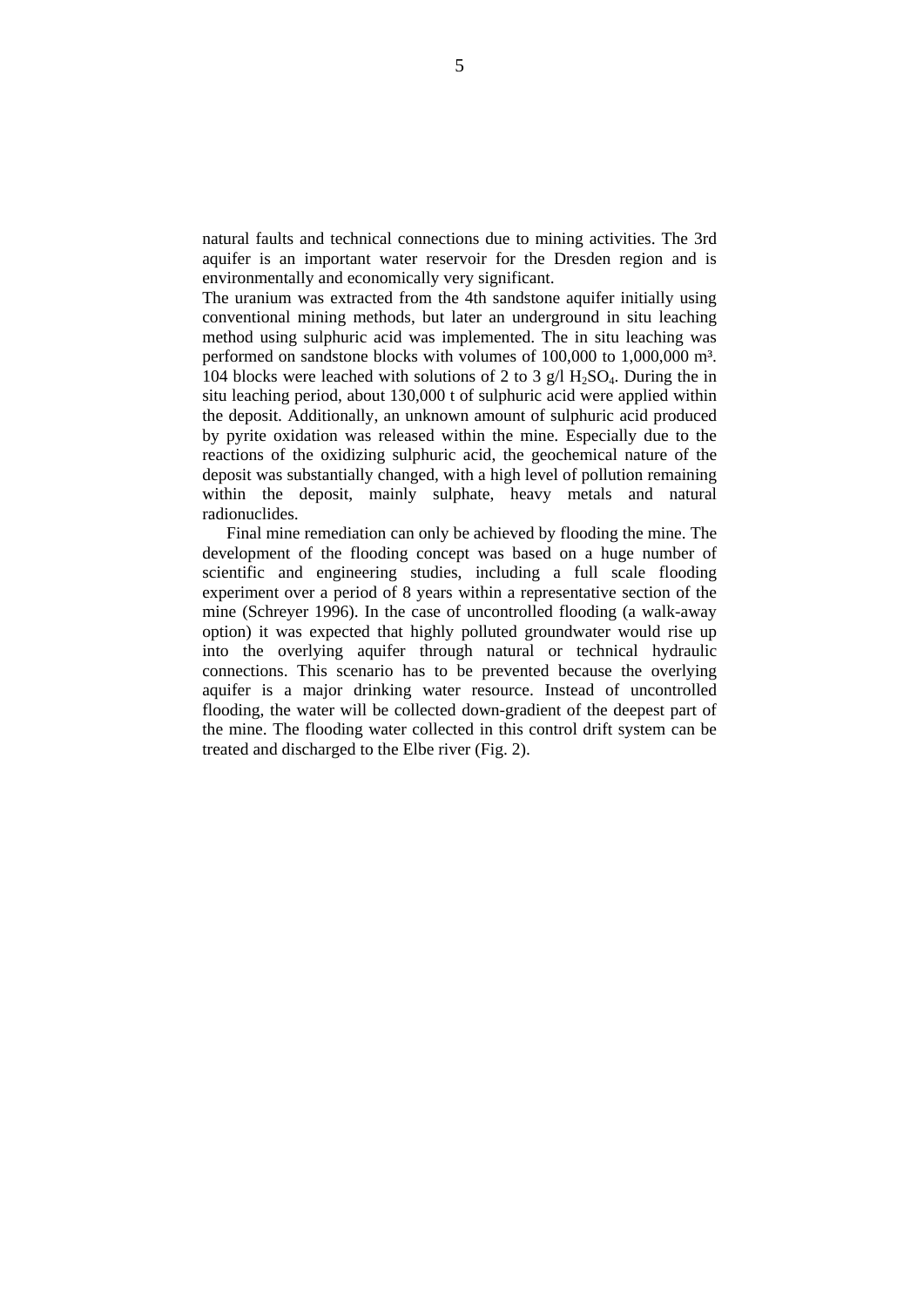

**Fig. 2.** Schematic cross section of the Königstein mine and the downstream region

The controlled flooding will allow a reduction of pollutant concentrations to acceptable levels, restoring hydraulic conditions to nearly what they were before mining and will prevent pollutant migration into the aquifer lying above and downstream of the mine. The recent quality of the flooding water is characterised in Table 1:

**Table 1.** Hydrochemical parameters of the flooding water of the Königstein mine, 2004

| <b>Parameter</b> | <b>Concentration</b> | <b>Parameter</b>     | <b>Concentration</b> |
|------------------|----------------------|----------------------|----------------------|
| pH               | 2.5                  | Al $(mg/l)$          | 70                   |
| Eh(mV)           | 650                  | $Zn$ (mg/l)          | 24                   |
| el.<br>cond.     | 3.5                  | As $(mg/l)$          | 0.6                  |
| (mS/cm)          |                      |                      |                      |
| $SO_4$ (mg/l)    | 2100                 | U dissolved $(mg/l)$ | $\overline{30}$      |
| Fe $(mg/l)$      | 600                  | $Ra-226$ dissolved 8 |                      |
|                  |                      | (Bq/l)               |                      |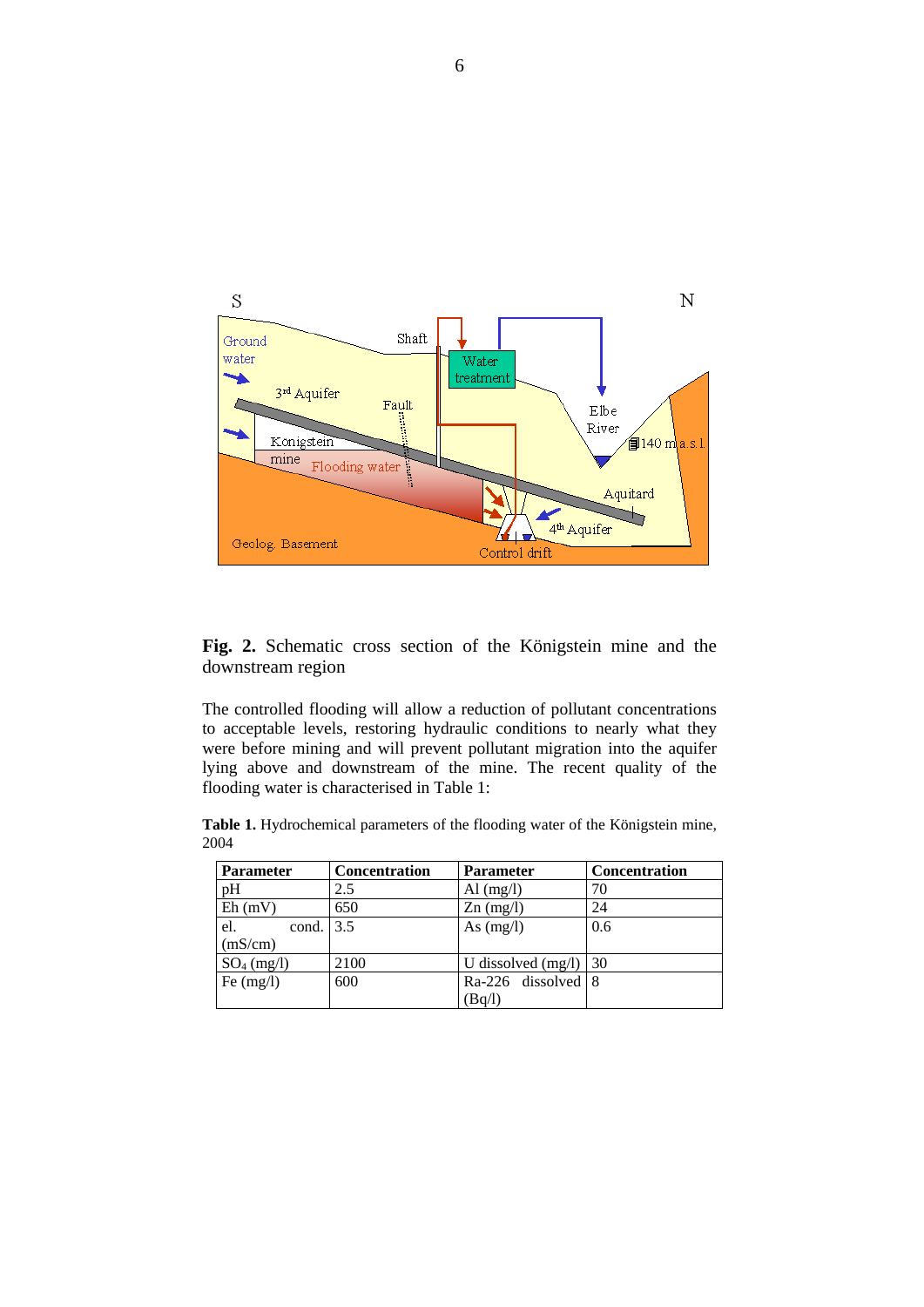Flooding of the Königstein mine started January 29, 2001. Excess mine water is pumped from the mine and treated in a conventional treatment plant. The controlled flooding is conceived as a process limited in time. Once residual pollutant concentrations have been reached tolerable levels, the control drift will be abandoned and natural hydrogeological conditions will develop within the mine area.

#### **3 Alternative methods of mine water treatment**

Based on scientific investigations, the post-mining pollutant release from the mine was predicted. Given the high level of mobile and readily leachable contaminants, it was clear that contaminated water will be generated over an extended period of time (Jenk and Schreyer 2001), requiring that the flooding water would have to be treated over a period of decades. Both from an ecological as well as from an economic point of view, it is crucial to reduce the time span required to achieve compliance with water standards and to minimize levels of released contaminants. In order to achieve this, alternative in-situ technologies were considered, and two main strategies were developed for a full-scale application: directsource immobilisation and reduction of contaminant concentrations in the mine water using reactive materials deposited in open mine cavities (reactive barriers).

# **3.1 Source immobilisation**

In-situ immobilisation is based on using mineral precipitation or crystallization processes similar to those occurring in nature. A technology was developed to cover reactive mineral surfaces by targeted BaSO<sub>4</sub> precipitation from supersaturated solutions.

BaSO4 supersaturated solutions were prepared step by step by mixing solutions containing BaCl<sub>2</sub> or Ba(OH)<sub>2</sub> with sulphate-containing solutions in the presence of various types of precipitation inhibitors on a laboratory scale. Solutions characterized by reducing properties were obtained using  $Na<sub>2</sub>SO<sub>3</sub>$  as a source for sulphate generation. Stability of the obtained supersaturated solutions was determined by stirring experiments at room temperature. The temporal change of the barium concentrations served as a measure for the course of  $BaSO<sub>4</sub>$  crystallization.

Column tests were used to determine the immobilization capacity of  $BaSO<sub>4</sub>$  producing solutions. The columns were filled with approximately 60 kg of crushed sandstone. To assess the effectiveness of BaSO4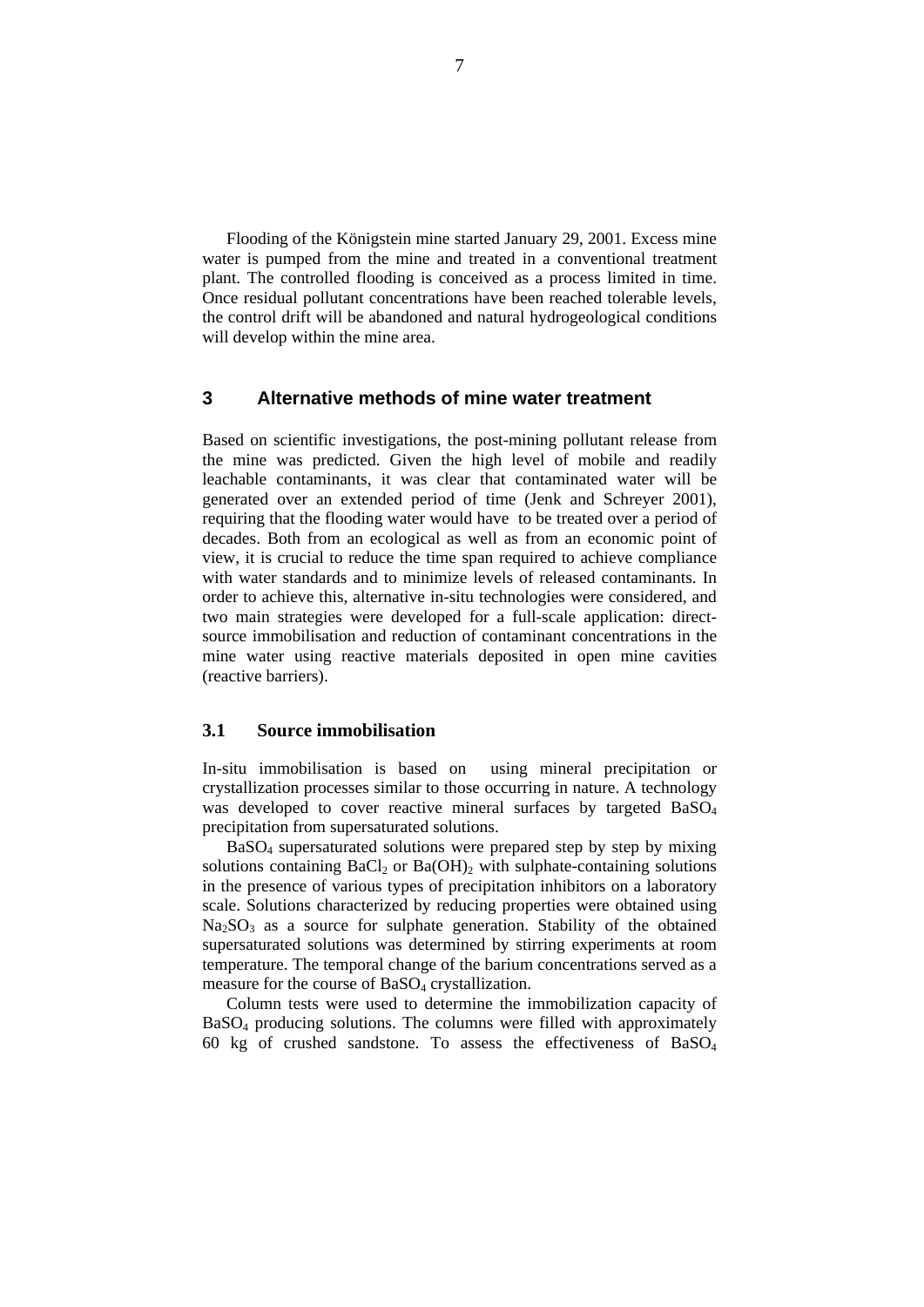producing solutions, a second column was flushed with water. The solution or water, respectively, was pumped from bottom to top at an average rate of 1.2 l/d. The immobilization tests were carried out with a solution that would result in the formation of 350 mg/l BaSO<sub>4</sub>. At an inhibitor concentration of 80 mg/l, the stability was in excess of 96 hours. In order to increase the immobilization capacity, small amounts of sodium silicate were added.

After immobilisation, the sandstone was investigated by chemical and mineralogical methods. BaSO<sub>4</sub> layers filled pores and covered reactive mineral surfaces and secondary precipitates, such as hydroxides or hydroxysulfates, were found as reaction products (Fig. 3). Because of the extremely low solubility of barite, long-term stable immobilization was achieved.



Fig. 3. BaSO<sub>4</sub> crystals formed on a sandstone surface

Field tests were carried out on blocks in the southern part of the Königstein mine. The average mineral composition as well as the geological and mineralogical situation was similar to the average conditions of the deposit.

A solution containing  $Ba(OH)_2*8H_2O$ ,  $Na_2SO_3$ , sodium silicate and a precipitation inhibitor was prepared in a small-size grout plant. The grout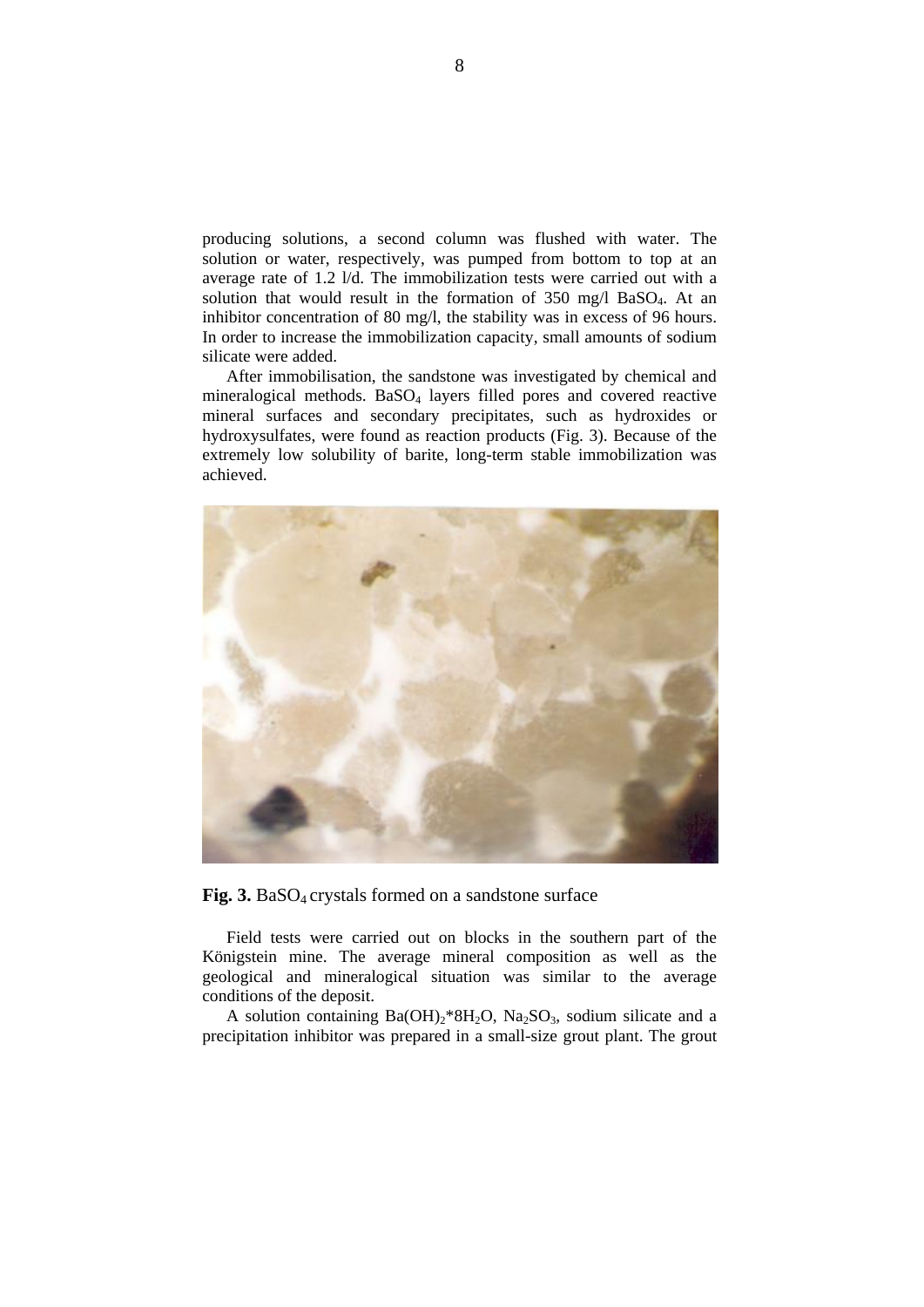preparation was based on the simultaneous addition of a  $Ba(OH)$ <sub>2</sub> solution and an inhibitory-Na<sub>2</sub>SO<sub>3</sub>-sodium silicate solution into a water-bearing pipe.

The field test was characterized by different stages during which a block was alternately treated with  $BaSO<sub>4</sub>-producing$  solutions and small amounts of water. At the end, the block was flushed with water in order to determine the stability of the achieved immobilization.

It could be shown that it is feasible to prepare large quantities of BaSO4-forming solutions under typical mine-site conditions without any problem. Following a short training period, the miners operated the grout plant without trouble. After six days, the block was filled with  $3,540 \text{ m}^3$  of BaSO4 supersaturated solution. Total consumption amounted to 1,575 kg of Ba(OH)<sub>2</sub>\*8H<sub>2</sub>O and 700 kg of Na<sub>2</sub>SO<sub>3</sub>. No significant amount of BaSO<sub>4</sub> precipitated in the pipes or pumps.

To assess the effectiveness of the immobilization, the amounts of contaminants discharged have to be compared withthose that could be expected in the case of flushing the test field with water. For this experiment, a block situated close to the test site was filled several times with water and subsequently emptied. In both BaSO<sub>4</sub> immobilization stages, the amounts of contaminants discharged were between 50 and 70 % lower than would be expected when flushing the block with water (Ziegenbalg et al. 2003a).

In the light of the results of the laboratory, column and field tests, the decision was made to apply the newly developed technology to selected areas of the Königstein mine. In a first step, approximately  $100,000 \text{ m}^3$  of immobilisation solutions were prepared and injected into three different blocks in the southern mine field between December 2001 and May 2002.

The blocks had been prepared for uranium leaching, but the operation had to be suspended when uranium mining was terminated. As the rock had been in contact with air and moisture for more than 10 years, flooding of the mine would have caused the formation of highly concentrated acidic solutions. Treatment with  $BaSO<sub>4</sub>$ - and  $SiO<sub>2</sub>$ -forming solutions was aimed at precipitating contaminants, inhibiting oxidation processes, and reducing contaminant discharge during the flooding process at a later stage.

As in the test fields, the solution was based on  $Ba(OH)_2*8H_2O$ ,  $Na<sub>2</sub>SO<sub>3</sub>$ , water glass, and a precipitation inhibitor. Preparation of the solution was carried out in a grout plant similar to that used in the field tests (Fig. 4).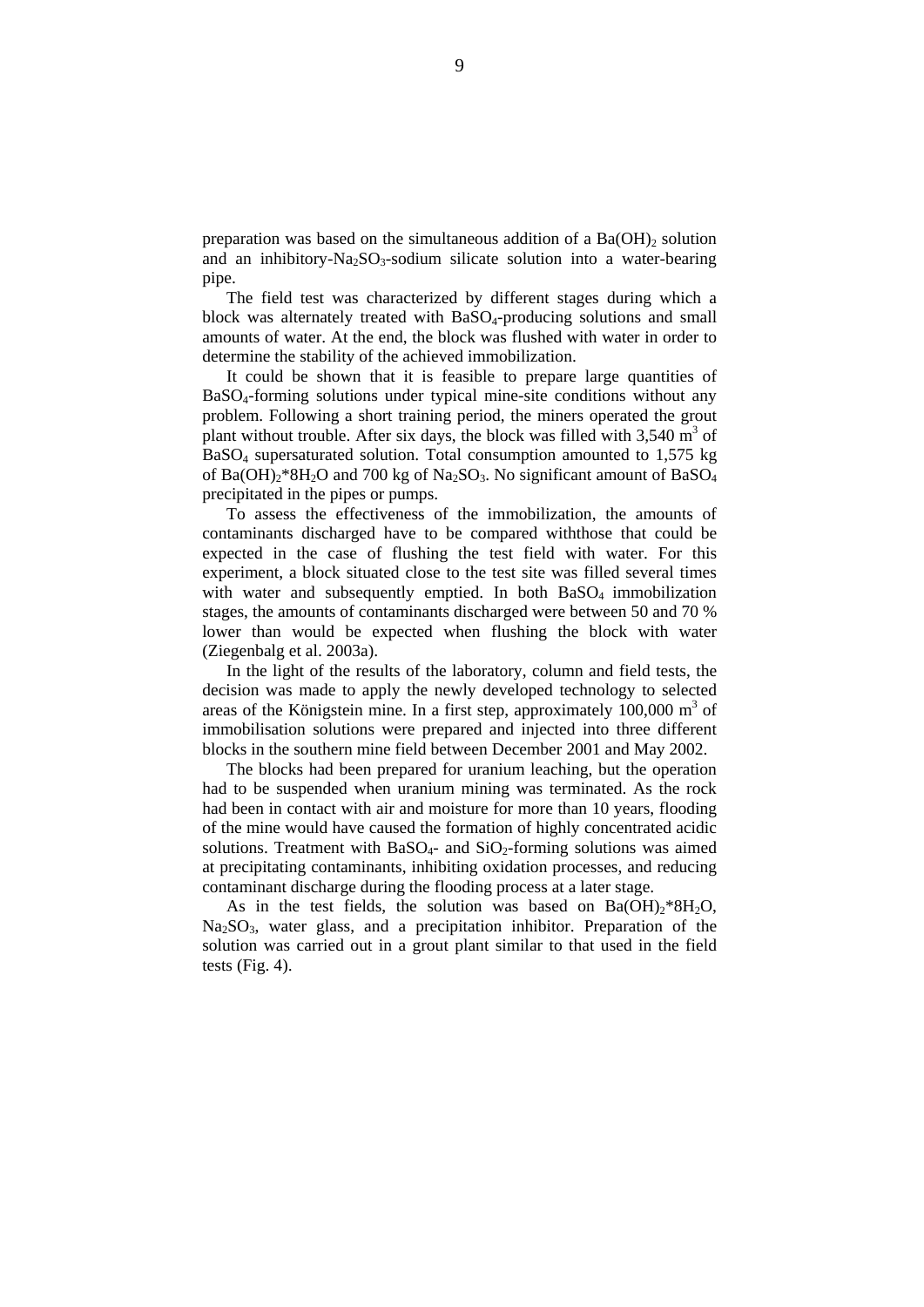

**Fig. 4.** View of the apparatus used for the preparation of 100,000 m<sup>3</sup> BaSO4 forming solution

Solutions containing  $Ba(OH)_2$  were mixed within a pipe with water and an inhibitor-sodium-sulphite-sodium-silicate solution; up to 50 m<sup>3</sup>/h of supersaturated solution could be prepared. About  $500,000$  m<sup>3</sup> of sandstone were treated (Ziegenbalg et al. 2003b).Samples taken from different locations demonstrated the successful use of BaSO<sub>4</sub> forming solutions.

Currently, about 1 million  $m<sup>3</sup>$  of sandstone have been treated in the southern part of the mine with about 200,000 m<sup>3</sup> of BaSO<sub>4</sub>-and SiO<sub>2</sub>forming solution (finished December 2004). It is expected that this approach will minimize the source in the final flooding process significantly.

#### **3.2 Reactive barrier**

Extensive research has been conducted for several years to establish the extent to which reduction of pollutant concentrations can be positively influenced and accelerated by storage of reactive materials in mine cavities. Investigations were made at different scales to test and select materials with respect to a maximum immobilisation of contaminants (underground column tests), to examine hydraulic effects (underground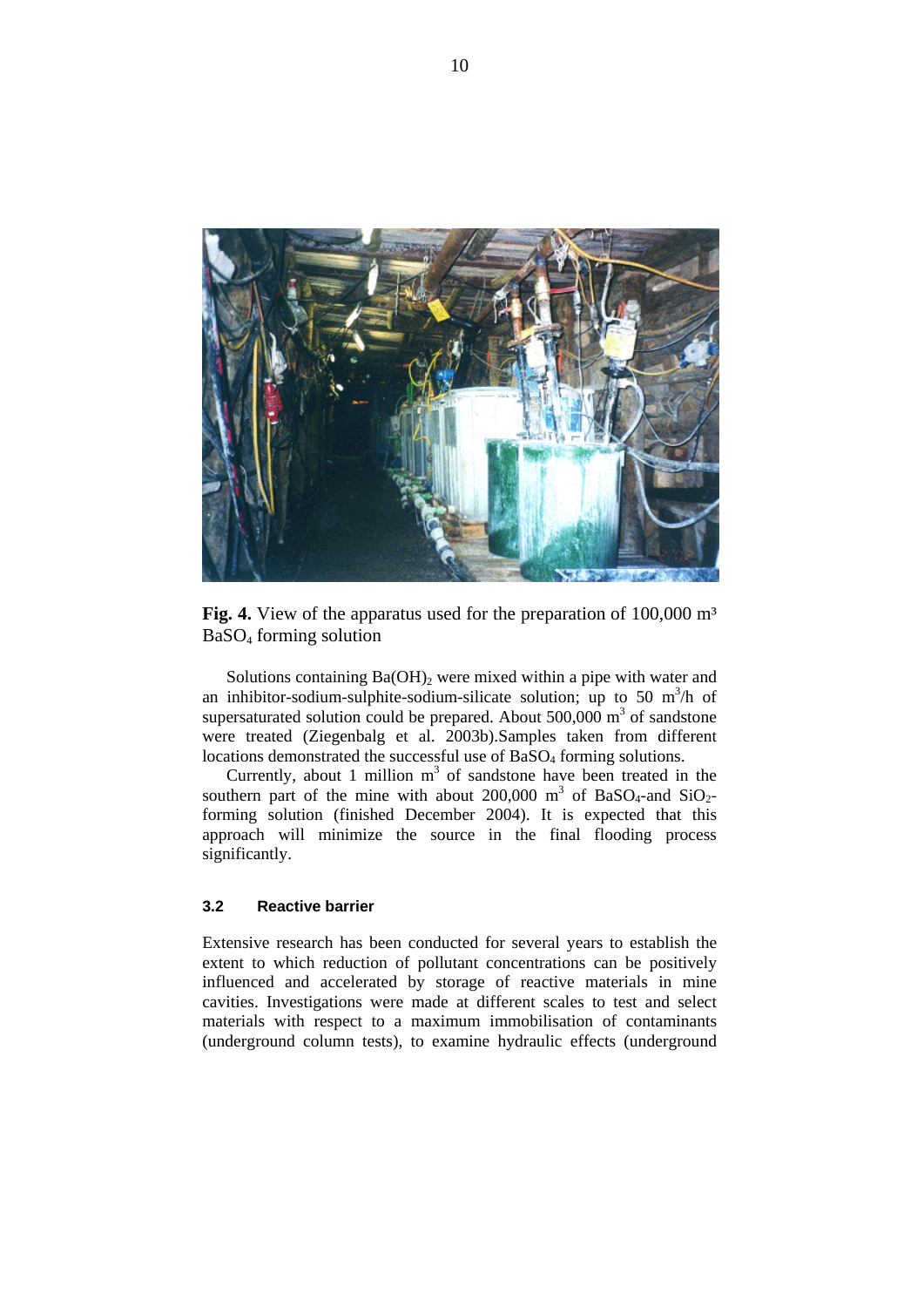large-scale column tests), and to optimise material properties (laboratory tests) (Jenk et al. 2003, Fig 5).

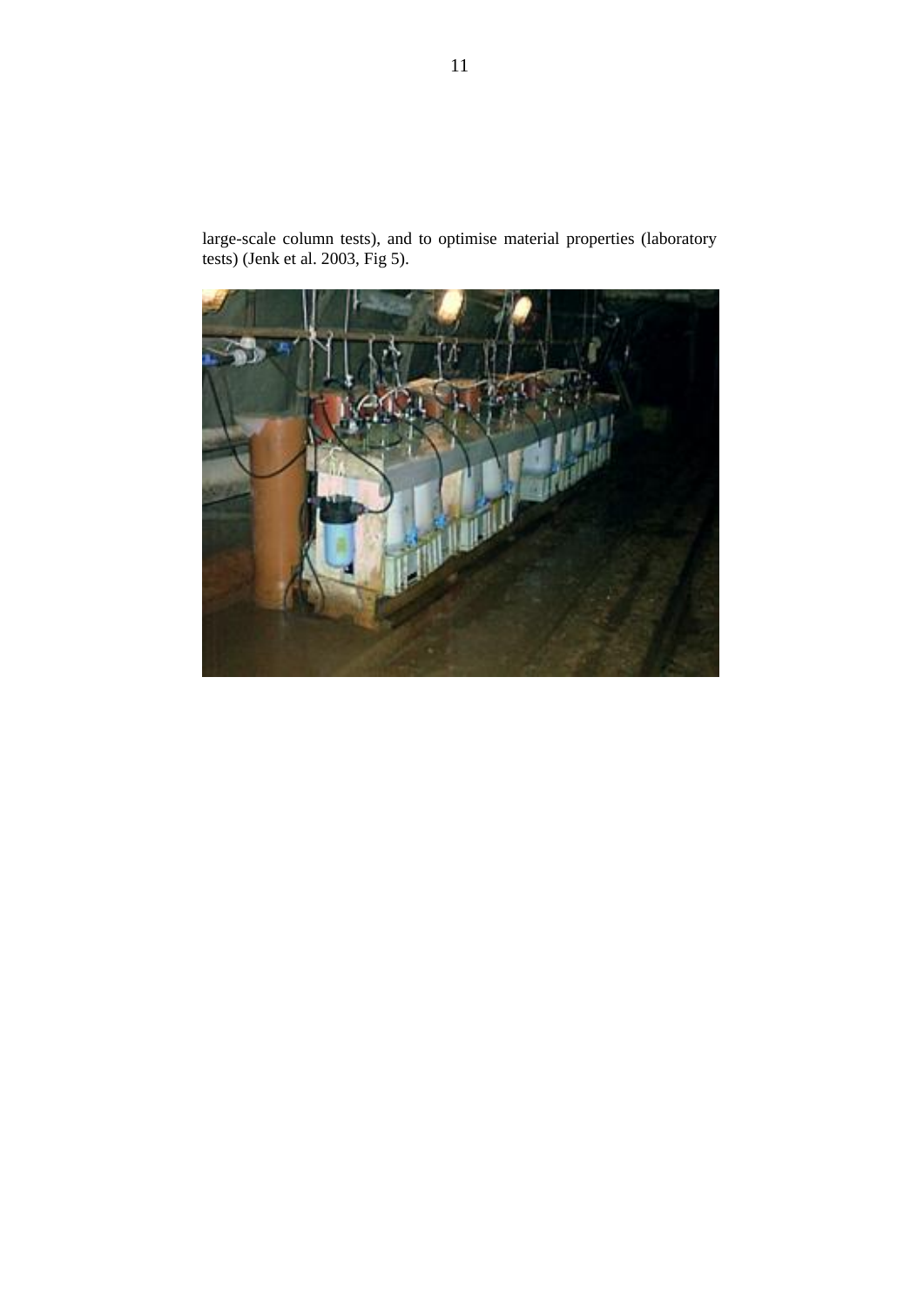

**Fig. 5.** View of underground column tests to find and check suitable reactive materials to treat flooding water

The investigations have shown that a mixture of Fe-chips and lignite is capable of efficiently remediating contaminated acidic mine water. The material studied is easily available and compatible with the environment. A number of feasibility studies were carried out assessing the feasibility of a large-scale application of such a reactive barrier using the control drift down-gradient of the mine. For this reason, a. However, the construction of a reactive barrier in open drifts of the control drift system proved not to be feasible. The main problems were:

- Emplacement of the reactive material would require single face and auxiliary ventilation systems but the dimensions of the mine workings inhibit use of sufficiently sized ventilation equipment (vent pipes); waste air return (and Rn in particular) was not ensured (radiation protection measures).
- The control drift acts as a drainage element for the flooding water. Safe drainage of this flooding water (ca. 300  $m<sup>3</sup>/h$ ) would not be ensured when backfilling of the barrier material takes place.
- Upon contact with reactive material, acidic flooding water may produce hydrogen. This could lead to potential risks (firedamp),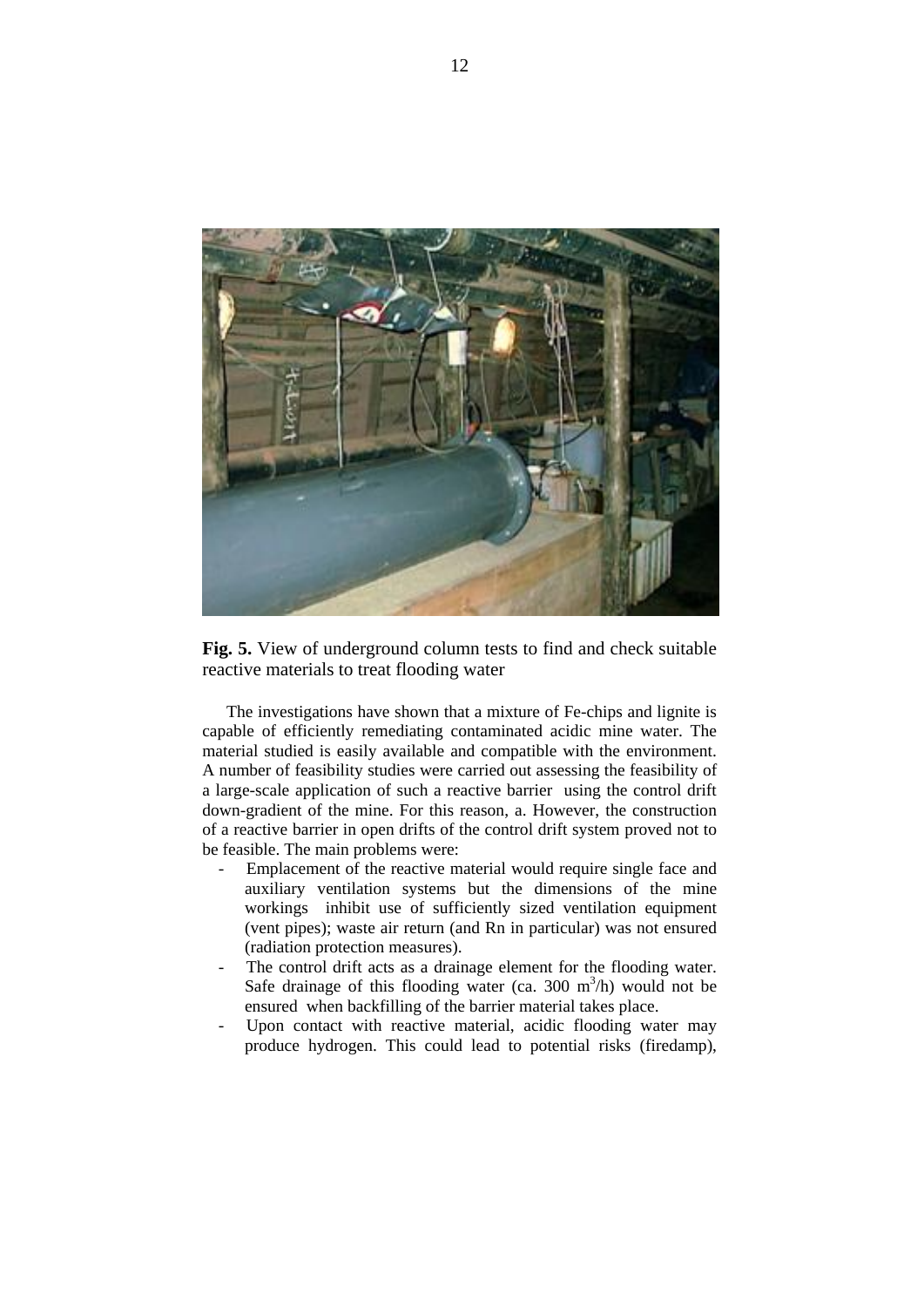given the possibility of limited ventilation and the resulting lack of workplace protection.

Since placement of reactive materials from above ground once flooding of the control drift is completed would inevitably incur disproportionately high costs, this option did not materialise at the Königstein mine site.

#### **Conclusions**

The former leaching mine of Königstein is remediated by a controlled flooding process. To reduce the long term costs of conventional water treatment, two alternative in-situ technologies were developed for fullscale application: direct source immobilisation and using of reactive material deposited in open mine cavities as a reactive barrier.

Construction of a reactive barrier in open drifts proved not to be feasible due to problems with air ventilation and mine safety. It might be possible to use the developed reactive material in a solid bed reactor on the surface for water treatment at a later state of flooding. Corresponding applications will be investigated in the framework of the final flooding concept.

The immobilisation technology (direct source immobilisation) was applied in the southern part of the mine as part of the closure plan. Field preparation of the immobilisation solutions was trouble-free. Chemical cost of the immobilisation solution is about  $\Theta/m^3$ . A grout plant to produce immobilisation solution for underground conditions with a capacity of about 200,000 to 300,000  $m^3/a$  year would cost between 100,000 and 200,000  $\in$  Such a plant can be run by 2 employees. It is assumed that the time required for flooding and water treatment can be reduced to 3 to 6 years. This would significantly reduce the costs for conventional water treatment.

In addition, the immobilisation technology has other potential applications beyond remediation of acid-contaminated rocks; it could also be used for other contaminated rock formations or for inhibition of acid rock drainage generation. The technology is environmentally friendly, stable, and can be easily adapted to local site and field conditions.